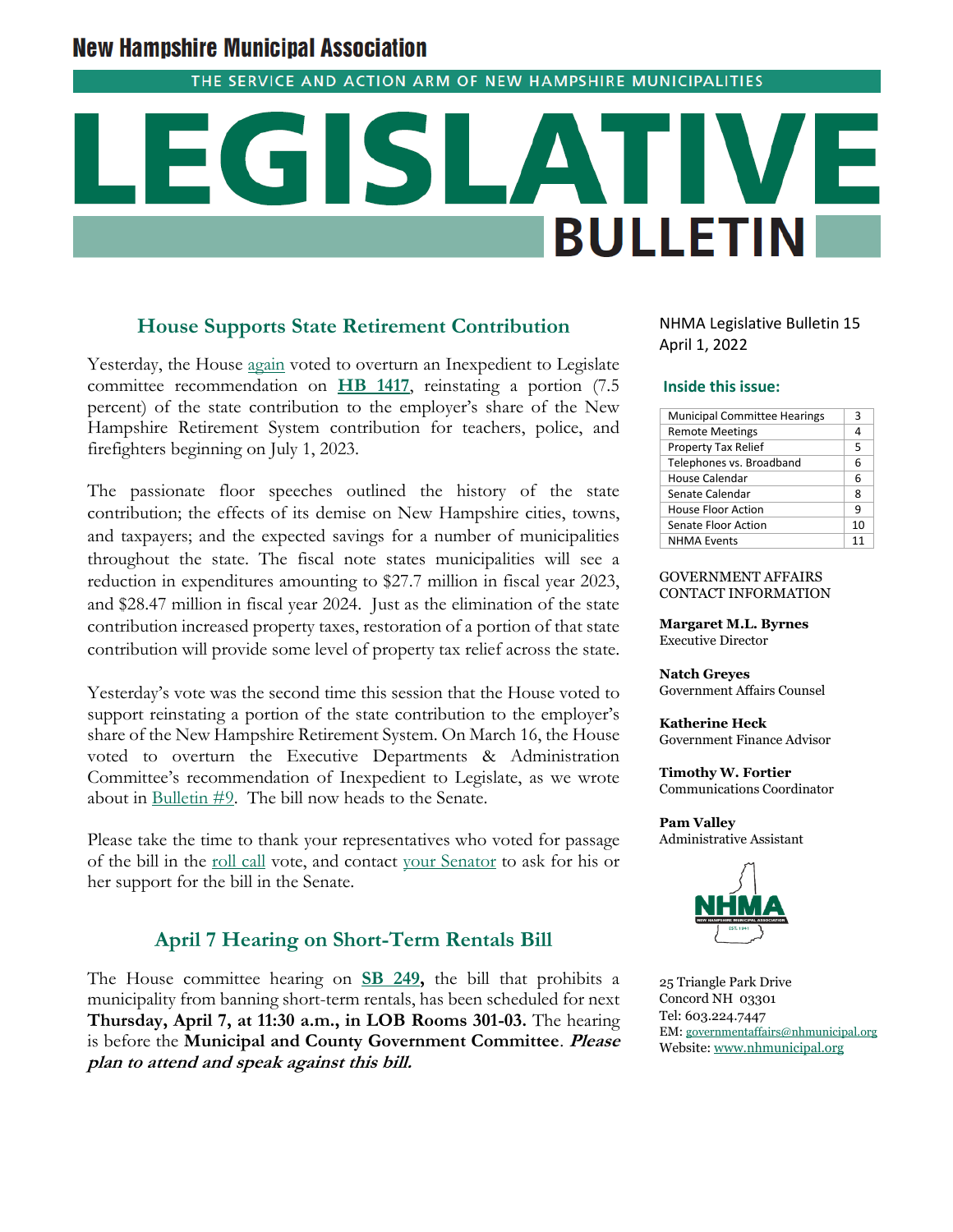We have written about this bill before. (See [Bulletin #4,](https://www.nhmunicipal.org/legislative-bulletin/2022-nhma-legislative-bulletin-04#26351) [Bulletin #7.](https://www.nhmunicipal.org/legislative-bulletin/2022-nhma-legislative-bulletin-07#26556)) As we have explained, it would prohibit a municipality's legislative body from restricting the use of *any building or structure* as a "vacation rental or short-term rental." No ordinance could prohibit the use of any house, barn, garage, or shed as a vacation/party destination for any number of people.

This violates New Hampshire's long tradition of local control over land use matters. Other than "the tilling of soil and the growing and harvesting of crops," there is no other form of land use that is exempt from local zoning. Not farms, not churches, not hospitals, not even single-family homes. And yet, while towns have authority, and still would, to prohibit single-family homes in some areas, under **SB 249** they could not prohibit the conversion of a single-family home, anywhere, to a rental property for tourists and vacationers.

The bill also contradicts basic principles of zoning under New Hampshire law. [RSA 674:16,](http://www.gencourt.state.nh.us/rsa/html/LXIV/674/674-16.htm) which grants zoning authority to cities and towns, states that a zoning ordinance may be adopted or amended for the "purpose of promoting the health, safety, or general welfare of the community." To that end, the statute further states that a zoning ordinance "shall be designed to regulate and restrict" among other things, "The location and use of buildings, structures and land used for business, industrial, residential, or other purposes."

Therefore, the question **SB 249** presents is why should this one use of property, above all others, be exempt from zoning? Supporters have presented a variety of arguments, most recently in a newspaper op-ed.

One such argument is that the bill "grants municipalities new authority to require a registration process while also allowing towns to inspect the property for certain minimum health and safety requirements." As such, it has been touted as a compromise.

But this is *not* new authority. Cities [\(RSA 47:17, XIX\)](http://www.gencourt.state.nh.us/rsa/html/iii/47/47-17.htm) and towns [\(RSA 41:11-c\)](http://www.gencourt.state.nh.us/rsa/html/iii/41/41-11-c.htm) already have express authority to "establish regulations relative to businesses obtaining municipal permits," and at least a few municipalities are exercising this authority by requiring a registration process for short-term rental businesses. Municipalities also have authority to require health and safety inspections as a condition to granting a special exception or conditional use permit; and again, some municipalities already do this. Similarly, the section of the bill that allows municipalities to regulate noise, parking, health, sanitation, and enforce other town regulations merely restates authority cities and towns already possess.

Next, the argument for exempting short-term rentals from zoning regulation always brings up the example of a homeowner struggling to pay his property taxes. The op-ed mentioned above stated, "Removing their ability to rent could, in fact, force them out of their primary residences."

This is a red herring. We know of no zoning ordinance in any municipality that imposes significant restrictions on a homeowner's ability to rent a room or two in the owner's primary residence. Indeed, in an [editorial](https://www.nhbr.com/opinion-proposed-state-mandate-on-short-term-rentals-is-not-right-for-new-hampshire/) written by a group of concerned local officials, our members explained, "We are not seeking 'bans' on short-term rentals, but we are seeking appropriate ways to incorporate them into our communities, rather than allowing them to overrun our communities." To do so, these municipalities have "used various measures, such as limiting where short-term rentals are allowed; limiting them to owner-occupied houses in some areas; limiting how many days a year a house may be rented; requiring registration with the town; requiring safety inspections; and imposing limits on occupancy and parking."

But **SB 249** makes no distinction between the rental of owner-occupied homes and the proliferation of investor-owned rentals, and it does not allow municipalities to take into account the effects of this use on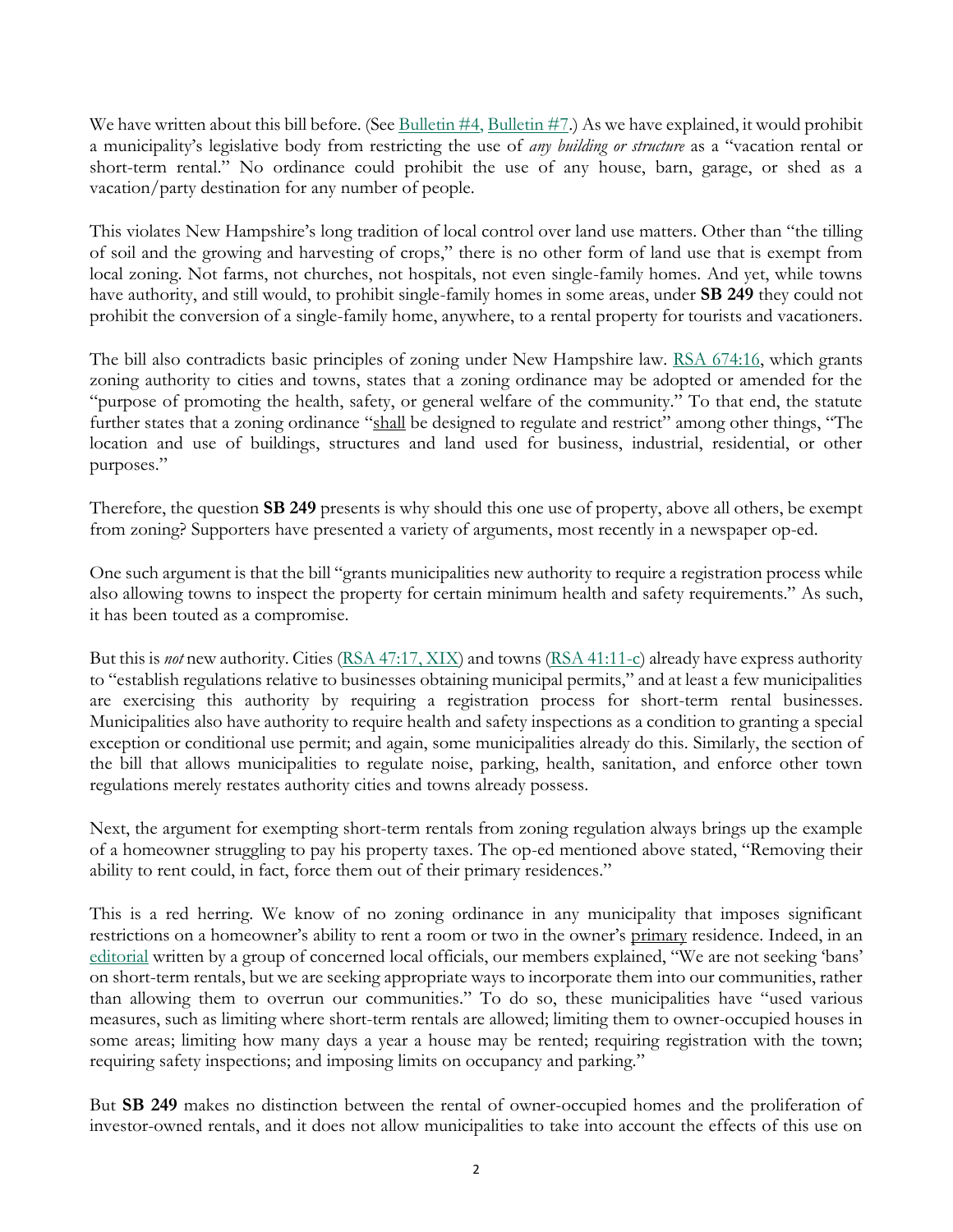the greater community. As such, **SB 249** will enable investors to make money by buying houses and using them exclusively as vacation rentals, regardless of what the residents in that community want.

We have also mentioned previously that the widespread conversion of homes into vacation rentals constricts the supply of housing available for permanent residents. New Hampshire is already experiencing a housing crisis that can only be described as dire, and **SB 249** would make it worse. Our members continue to ask us why this issue is not a bigger part of the discussion about short-term rentals.

The answer we have heard is that primary residences and short-term rental properties "exist in different markets." We're not sure what that means, although it does belie the claim that that this has anything to do with homeowners renting space in their primary residences. The point, apparently, is that short-term rental properties are not marketed to residents looking for a place to live. But isn't that, in fact, the point?

Finally, a recurring argument against local control—especially favored by out-of-state businesses—on all kinds of issues is that a "patchwork of local regulations" is too burdensome, and only statewide standards can work. Predictably, that argument has been made repeatedly in support of **SB 249.**

A patchwork of regulations is exactly what local zoning is. Every town has its own ordinance, and while there are plenty of similarities, there are plenty of differences, too. This reflects the basic philosophy that each municipality should determine what best suits its own needs. As our members wrote, "Local government officials are properly situated to respond to the concerns of citizens and balance the many nuances of the short-term rental business industry through local regulation, including zoning, just as they do with other uses of property."

We continue to hear from both local officials and New Hampshire residents who are deeply concerned and opposed to **SB 249**. New Hampshire laws should be made to protect and benefit New Hampshire residents; therefore, any legislation relative to short-term rentals must preserve zoning authority and the ability of municipalities to regulate short-term rentals of residential properties, including licensing requirements and health and safety protections.

We urge individuals concerned about this bill to attend the hearing on **April 7;** contact members of the [Municipal and County Government Committee;](http://www.gencourt.state.nh.us/house/committees/committeedetails.aspx?id=11) and talk to your own representatives and urge them to **oppose SB 249** when it goes to the House for a vote.

# **A Full Day of Hearings in Municipal & County Government Committee**

On **Thursday, April 7**, the **Municipal & County Government Committee** will hear testimony on a number of bills of municipal interest in **LOB 301-303**.

At **10:00 a.m.**, the committee will hear **[SB 239](http://www.gencourt.state.nh.us/bill_Status/pdf.aspx?id=28952&q=billVersion)**, which adds a requirement that municipalities provide the DRA with copy of the municipal audit upon its completion. Current law requires that municipalities complete an audit within one year of the fiscal year closing and publish the findings in their annual reports. The concerning part of the bill is that it would allow DRA to assess a fine of up to \$250 per day for every day of noncompliance. This fine would commence 90 days after the DRA has provided the municipality written notice of the intent to levy such fine. NHMA opposes any such fine.

At **11:00 a.m.**, the committee will hear **[SB 246](http://www.gencourt.state.nh.us/bill_Status/pdf.aspx?id=32220&q=billVersion)**, a bill that defines and regulates "qualified private communities." The bill defines "qualified private community" as a condominium or homeowners association consisting of at least four units, where the residents do not receive any tax abatement or tax exemption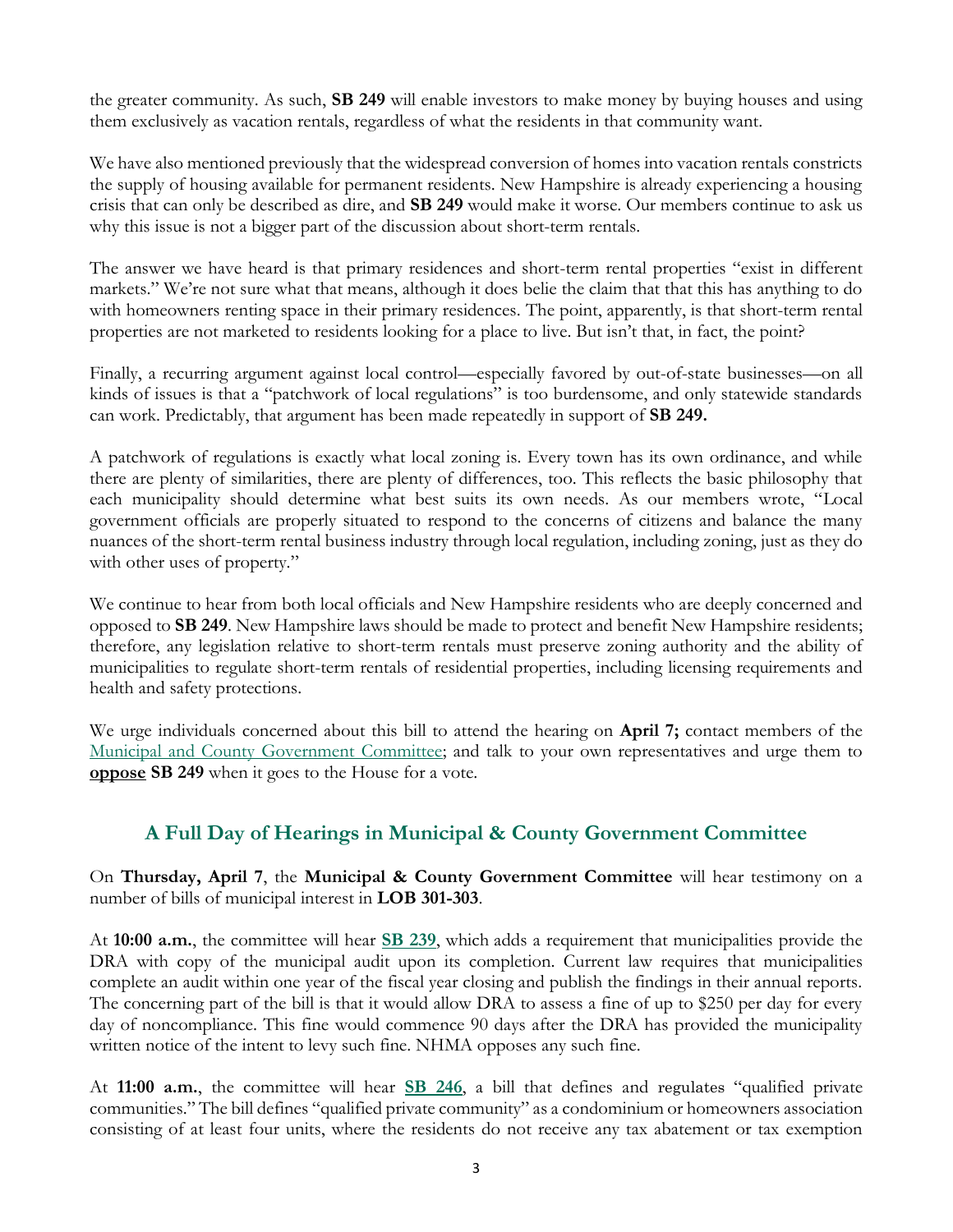related to its construction. The issue the bill is trying to address is that homeowners in a "qualified private community" pay the same tax rate, but do not receive road repair and maintenance services. The bill would require developers of a "qualified private community" to place funds into an escrow account to be used for future road repair and maintenance.

At **11:30 a.m.**, the committee will hear **[SB 249](http://www.gencourt.state.nh.us/bill_status/billinfo.aspx?id=2064&inflect=2)**, the bill that prohibits a municipality from banning shortterm rentals. Please see the above article for more information on this bill.

At **1:30 p.m.**, the committee will hear **[SB 273](http://www.gencourt.state.nh.us/bill_Status/pdf.aspx?id=31199&q=billVersion)**, which would amend RSA 31:5, I(a) to permit towns to authorize broadband infrastructure bonds at special meetings without court approval. This bill is meant to compliment **[SB 445](http://www.gencourt.state.nh.us/bill_status/pdf.aspx?id=33843&q=billVersion)**, legislation that would create a broadband infrastructure matching grant program for municipalities. The purpose is to allow projects to proceed in an expeditious manner without having to wait for the next annual meeting process. This is particularly timely, with more than \$200 million in federal funds being awarded to New Hampshire for broadband expansion projects over the next five years and the 25 percent local match requirements proposed in **[SB 445](http://www.gencourt.state.nh.us/bill_status/pdf.aspx?id=33843&q=billVersion)**. The availability of these funds could significantly reduce the bonded debt municipalities would have to issue, making a special meeting reasonable given the scope of these projects and the timeline available to complete them.

At: **2:00 p.m.**, the committee will hear **[SB 312](http://www.gencourt.state.nh.us/bill_Status/pdf.aspx?id=29014&q=billVersion)**, which provides that the assessors and selectmen shall, as part of creating an annual revised inventory of taxable property, correct any errors in existing appraisals. NHMA *supports* **SB 312** as it allows errors in assessments to be corrected on an annual basis rather than requiring the town to wait for the 5-year reappraisal, rectifying the effect of the recent New Hampshire Supreme Court decision in *[Merrimack Premium Outlets, et al. v. Town of Merrimack](https://www.courts.nh.gov/sites/g/files/ehbemt471/files/documents/2021-10/2021043merrimack-premium-outlets.pdf)*.

At **2:30 p.m.**, the committee will hear **[SB 317](http://www.gencourt.state.nh.us/bill_Status/pdf.aspx?id=31212&q=billVersion)**, a **NHMA Policy Bill** that would reduce the interest rate for abatements of property taxes from six percent to four percent. This reduction reflects the proportional adjustments that the legislature made to the late property tax bill interest rate in 2018.

At **4:00 p.m.**, the committee will hear **[SB 400](http://www.gencourt.state.nh.us/bill_Status/pdf.aspx?id=33314&q=billVersion)**, the omnibus housing bill, which we wrote about in [Bulletin](https://www.nhmunicipal.org/legislative-bulletin/2022-nhma-legislative-bulletin-04#26358)   $\#4$  $\#4$  and Bulletin  $\#9$ . This bill seeks to incentivize municipalities to undertake policy changes to address housing shortages. Our members recognize the need for diverse and affordable housing in New Hampshire and the responsibility of each municipality to afford reasonable opportunities for the development of diverse and affordable housing. They also believe that municipalities should have discretion—not statewide zoning mandates—in how to satisfy this responsibility and support legislation that enables municipalities to find innovative ways to ensure an adequate supply of housing.

# **Remote Meetings Legislation Goes to the House**

Yesterday, the Senate passed **[SB 344](http://www.gencourt.state.nh.us/bill_status/billinfo.aspx?id=2194&inflect=2)** by a 13-11 vote with a [floor amendment.](http://www.gencourt.state.nh.us/bill_status/billinfo.aspx?id=2194&inflect=2) As amended, the bill now adds new paragraph IV to RSA 91-A:2, creating a local option for allowing remote meeting participation where less than a quorum of a public body is physically present. The new authority must be adopted by the legislative body before it can be used, and it has a variety of safeguards, including requiring at least one quarter of the body to be present at the physical location, adjourning the meeting if the public cannot access the virtual platform, and taking all votes by roll call.

The bill does not affect existing authority that authorizes a public body to allow remote participation where a quorum is physically present or to allow remote participation where a quorum is not physically present when there is an emergency.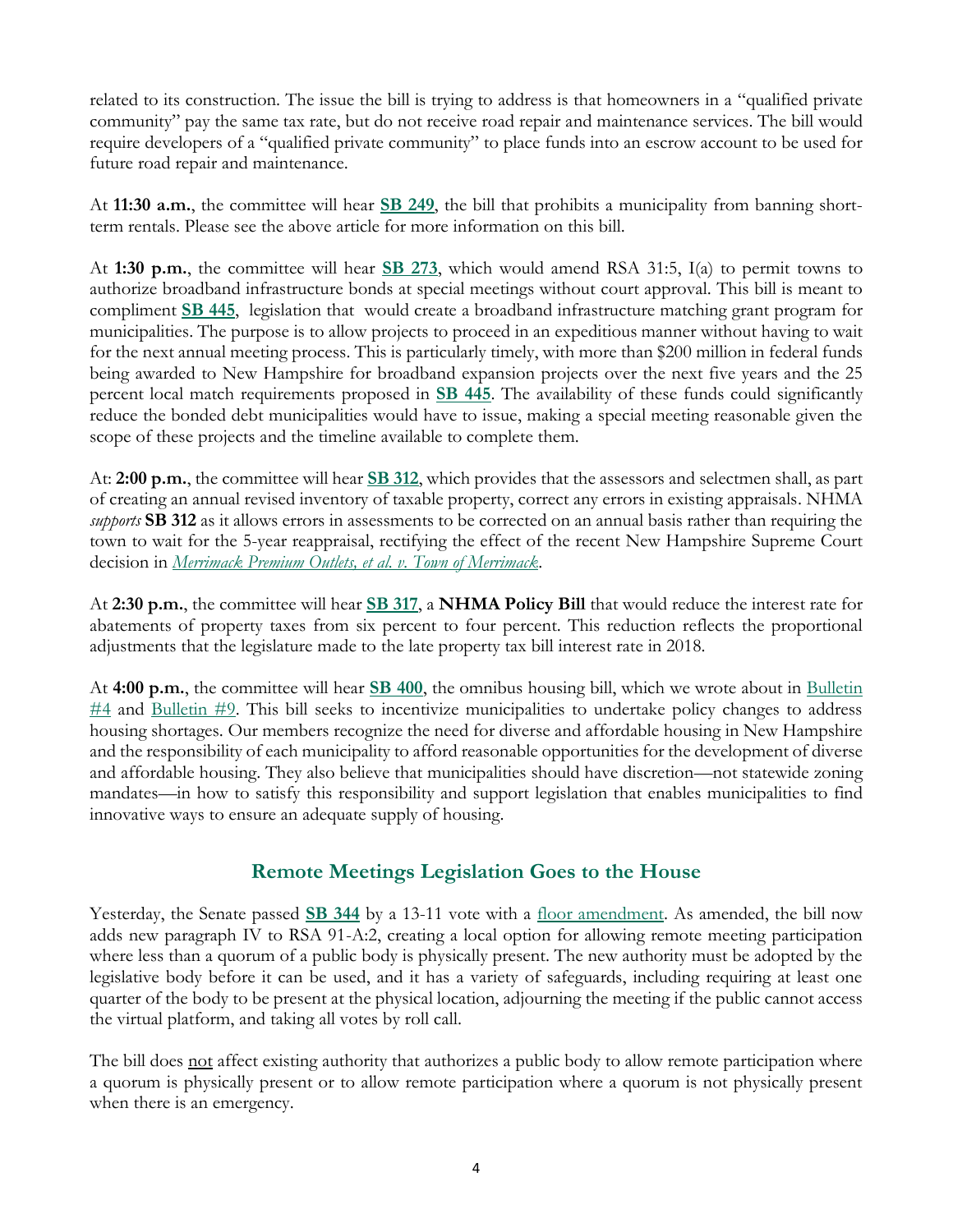When the bill comes up for its hearing in the House, it will be crucial for local officials who would wish to exercise this authority to testify about how this local option can be used effectively and for the benefit of their community.

# **State Revenue Surplus Generates Property Tax Relief Proposal**

Yesterday, the Senate unanimously passed **[SB 401](http://www.gencourt.state.nh.us/bill_status/pdf.aspx?id=33712&q=amendment)**, a bill focused on property tax relief. **SB 401**, as amended, completely replaced the original version of the bill and creates significant one-time property tax relief. Using state general fund surplus generated in fiscal year 2022, this bill proposes to appropriate \$36 million in municipal bridge aid, \$30 million in municipal highway block grants, and \$1 million toward the body worn and dashboard camera fund.

**Municipal Bridge Aid.** Currently, there are 222 municipally-owned, red-listed bridges, and the current biennium budget appropriates \$6.8 million each year in municipal bridge aid. With an estimated 10-year wait for red listed bridge funding, \$36 million in additional aid would significantly increase the bridge projects that can be completed. The most updated list of red-listed bridges can be found [here.](https://www.nh.gov/dot/org/projectdevelopment/bridgedesign/documents/municipal-red-list.pdf)

**Highway Block Grants. SB 401** would also appropriate an additional \$30 million in municipal highway block grants. Due to concerns about state revenue, the legislature appropriated \$2.8 million less in highway block funds in the current biennium budget. In fiscal year 2022, \$34.3 million was appropriated and in \$35.4 million in fiscal year 2023. This legislation will almost double the highway block grant allocations in fiscal year 2023.

Under RSA 235:23, highway block grants funds can only be used for construction, reconstruction, and maintenance of each municipality's Class IV and V roads. It can also be used as the match for a project in the bridge aid program. Equipment purchases for maintaining local roads are also an eligible use of funds. For allocation purposes, this bill identifies the "Apportionment A" formula. Therefore, funds will be distributed among the municipalities based on their population in proportion to the entire state's population and the other half is disbursed based on a municipality's Class IV and V road mileage in proportion to the total statewide Class IV and V mileage.

**Body & Dash Cameras.** The body-worn and dashboard camera fund allows local law enforcement agencies to apply for grants for the purchase and use of body-worn and dashboard cameras. Municipalities can be reimbursed up to \$50,000 for the purchase of body-worn or dashboard cameras, software maintenance for the cameras, and maintenance and storage of data related to the cameras. **SB 401** would appropriate \$1 million dollars toward this fund.

A separate bill, **[SB 420](http://www.gencourt.state.nh.us/bill_status/pdf.aspx?id=29629&q=billVersion)**, establishes "extraordinary need grants" for schools within the education funding adequacy formula. Although NHMA does not usually write about legislation involving education funding or policy, it is worth noting that in fiscal years 2022 and 2023, this bill would provide \$25 million in property tax relief to towns with a low property tax base. The calculation is based on a municipality's equalized valuation and the number of students eligible for free and reduced-price meals. On March 24, this bill passed the Senate on a 21-1 bipartisan vote and is now in the House Education Committee. The municipalities that are anticipated to receive funds, along with the estimated allocation, are listed in the fiscal note of the bill.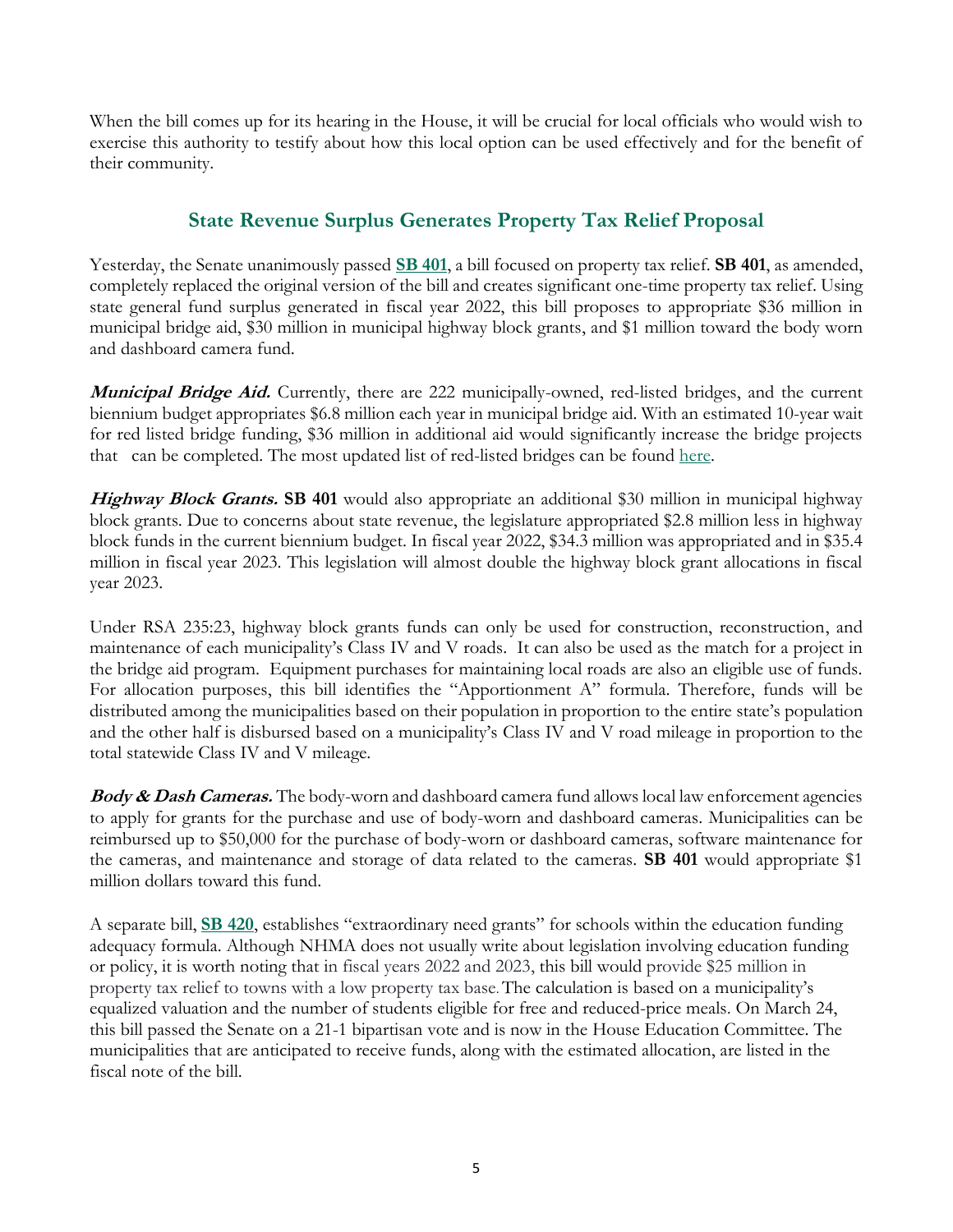# **Moving Away from Telecommunications & Toward Broadband**

On **Tuesday, March 29**, the Senate Energy and Natural Resources Committee held a public hearing on **[HB 1328](http://www.gencourt.state.nh.us/bill_status/pdf.aspx?id=27824&q=billVersion)**, which would allow the New Hampshire Department of Energy to relieve a utility of its "carrier of last resort" (COLR) obligations.

Eliminating COLR obligations of incumbent telephone companies would potentially leave residents in rural areas without access to 911 or without any telephone service at all. In some areas, competitive phone services, cell phone coverage, or alternative services—such as broadband—are not yet available to all households within a municipality. As such, NHMA opposed this bill.

Under current state law, the telephone company, as carrier of last resort, is *required* to provide and maintain phone service to all households. If **HB 1328** passed, a telephone carrier could petition the New Hampshire Department of Energy on a town-by-town basis to be relieved of its COLR obligations if 95 percent of the households are covered by a telephone company other than the incumbent COLR telephone company *and*  a cell phone service covers 97 percent of the households in the municipality.

Telephone companies across the U.S. are lobbying to have these obligations lifted as cell coverage and broadband becomes more readily available. If done without proper planning to ensure all residents are 100 percent served by some form of telephone, cellular, or broadband, households in some rural areas could be entirely cut off from accessing emergency services.

**If you are concerned that your municipality currently has no competitive phone service and is unserved or underserved by a cellular carrier or broadband options**, leaving 3 to 5 percent households without 911 access, **please contact the [Senate Energy and Natural Resources Committee](http://www.gencourt.state.nh.us/senate/committees/committee_details.aspx?cc=41) and your Senator**.

Speaking of broadband, yesterday the Senate unanimously passed **[SB 445](http://www.gencourt.state.nh.us/bill_status/pdf.aspx?id=33705&q=amendment)**. This bill would appropriate \$122 million for broadband matching grants using American Rescue Plan Act funds dedicated through the Capital Projects Fund. This bill would allow any broadband provider, municipality, or communications district to apply for a grant of up to 75 percent of the total eligible costs of the project. Using federal funding, the state is actively working to address last mile broadband service and cellular coverage. This work includes the comprehensive mapping of broadband access state-wide. Detailed mapping information will provide the state and municipalities the data needed to deploy broadband in unserved and underserved areas. Mapping will also highlight areas where a disparity in traditional telephone and 911 service would exist if **HB 1328** allows telephone companies to be relieved of their carrier of last resort obligations and broadband or cellular services are not available to households.

# **HOUSE CALENDAR**

# **TUESDAY, APRIL 5, 2022**

### **EXECUTIVE DEPARTMENTS AND ADMINISTRATION, Room 302-304, LOB**

10:00 a.m. **SB 223,** relative to requirements for recovery houses.

10:30 a.m. **SB 398**, relative to building code and fire code enforcement.

### **FINANCE, Room 210-211, LOB**

10:00 a.m. **SB 227-FN**, relative to death benefits for first responders who die from suicide. 10:30 a.m. **SB 409**, relative to disaster relief loans.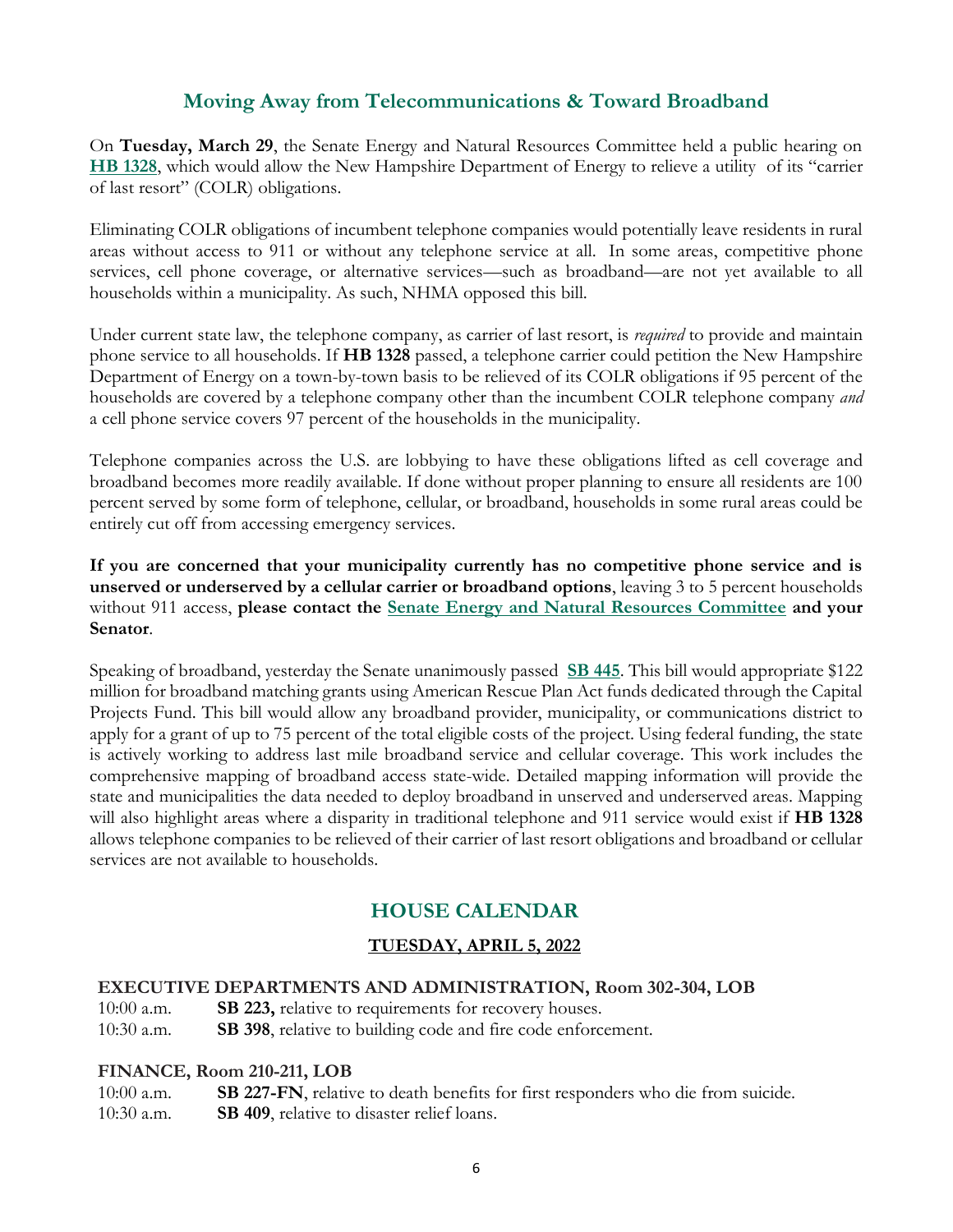### **HEALTH, HUMAN SERVICES AND ELDERLY AFFAIRS, Room 205-207, LOB**

9:30 a.m. **SB 275**, relative to the opioid abatement trust fund.

### **SCIENCE, TECHNOLOGY AND ENERGY, Room 306-308, LOB**

- 11:00 a.m. **SB 259**, relative to the definition of "municipal host" for purposes of limited electrical energy producers.
- 1:30 p.m. **SB 261-FN**, relative to net metering participation.
- 2:30 p.m. **SB 262**, relative to customer generators of electric energy.

### **WAYS AND MEANS, Room 202-204, LOB**

11:00 a.m. **SB 343**, establishing a committee to study room occupancy tax revenues and fees and the formula for distribution to municipalities.

## **WEDNESDAY, APRIL 6, 2022**

### **EDUCATION, Room 205-207, LOB**

1:30 p.m. **SB 410**, relative to public comment periods at school district meetings and meetings of the state board of education.

### **ELECTION LAW, Room 306-308, LOB**

- 9:30 a.m. **SB 242**, relative to the disqualification of certain persons from performing the duties of an election official.
- 9:45 a.m. **SB 328**, relative to the date of the state primary election.
- 10:00 a.m. **SB 364**, relative to the use of electronic poll books.
- 10:30 a.m. **SB 365**, relative to absentee ballot outer envelopes.
- 10:45 a.m. **SB 366-FN**, requiring an audit of ballots cast in the 2022 primary and general election.
- 11:15 a.m. **SB 405-FN**, relative to fines and penalties for election law violations.
- 11:30 a.m. **SB 427-FN**, modifying the absentee voter registration process, absentee ballot application, and absentee ballot voting process.

### **JUDICIARY, Room 206-208, LOB**

10:30 a.m. **SB 301-FN-L**, relative to the procedure for violations under the right to know law.

### **RESOURCES, RECREATION AND DEVELOPMENT, Room 305-307, LOB**

9:00 a.m. **SB 257**, enabling municipalities to incorporate sewage disposal systems as part of their stormwater utility.

### **THURSDAY, APRIL 7, 2022**

### **JUDICIARY, Room 206-208, LOB**

1:00 p.m. **SB 302-FN**, establishing the personal privacy protection act.

### **MUNICIPAL AND COUNTY GOVERNMENT, Room 301-303, LOB**

- 10:00 a.m. **SB 239-FN**, relative to noncompliance with municipal audit requirements.
- 10:30 a.m. **SB 245**, establishing a committee to study agreements between developers and municipalities on municipal trash removal fees paid by condominium owners and renters.
- 11:00 a.m. **SB 246**, relative to qualified private communities.
- 11:30 a.m. **SB 249**, prohibiting planning and zoning ordinances that prohibit short-term rentals.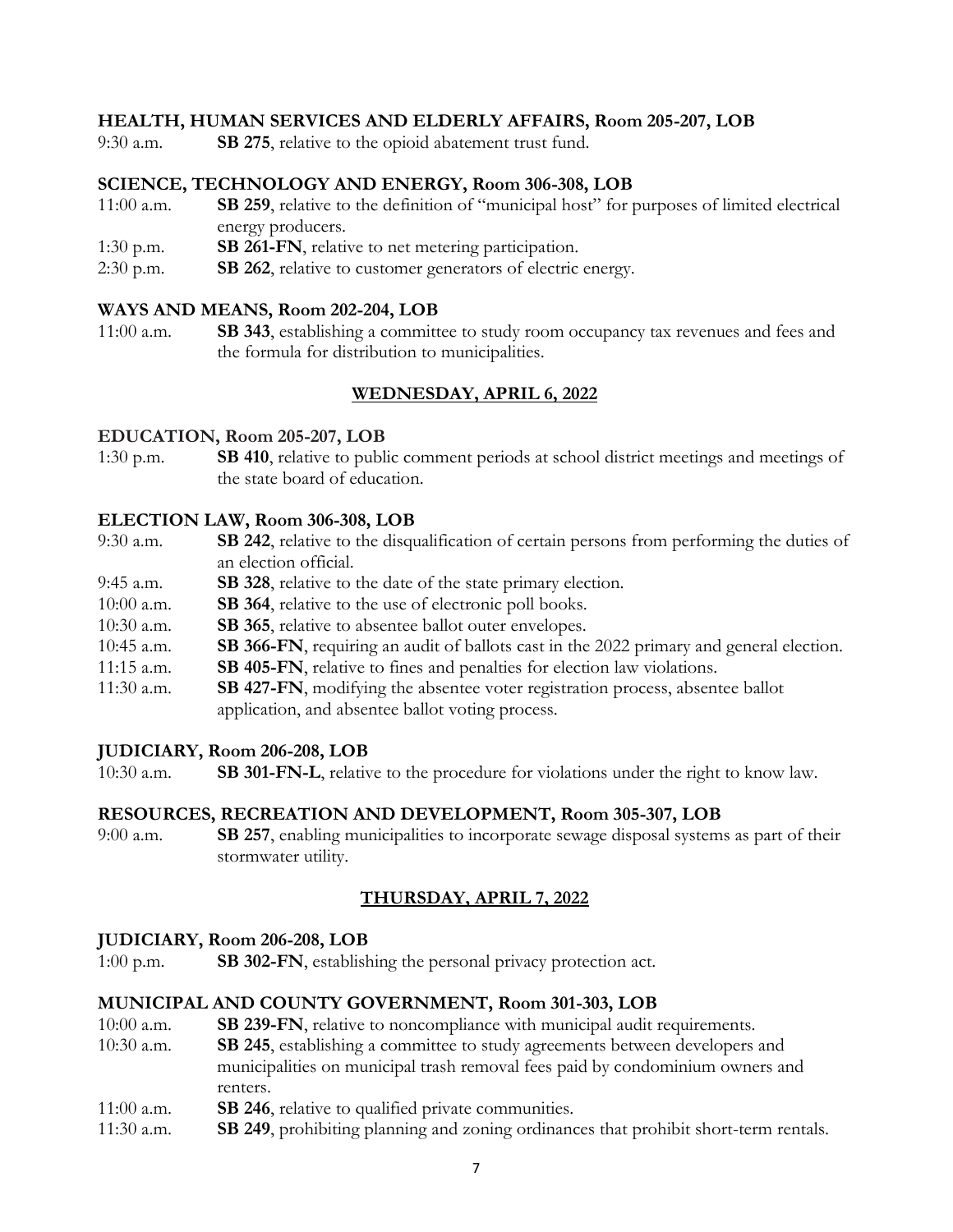| $1:00$ p.m. | SB 251, relative to the advisory board of a tax increment financing district.                                                                                                     |
|-------------|-----------------------------------------------------------------------------------------------------------------------------------------------------------------------------------|
| $1:30$ p.m. | SB 273-A, relative to broadband infrastructure funding.                                                                                                                           |
| $2:00$ p.m. | SB 312, relative to adjusted assessments of taxable property.                                                                                                                     |
| $2:30$ p.m. | SB 317-L, reducing the interest rate for abatements of paid property taxes.                                                                                                       |
| $3:00$ p.m. | SB 329, establishing a commission to study barriers to housing development in New                                                                                                 |
|             | Hampshire, including workforce and middle-income housing.                                                                                                                         |
| $3:30$ p.m. | SB 334-L, establishing a committee to study property blight in New Hampshire cities                                                                                               |
|             | and towns.                                                                                                                                                                        |
| 4:00 p.m.   | <b>SB 400-FN</b> , relative to training and procedures for zoning and planning boards and<br>relative to financial investments and incentives for affordable housing development. |
|             |                                                                                                                                                                                   |

### **MONDAY, APRIL 11, 2022**

### **SCIENCE, TECHNOLOGY AND ENERGY, Room 306-308, LOB**

1:00 p.m. **SB 395**, relative to the broadband matching grant initiative.

### **TUESDAY, APRIL 12, 2022**

## **EXECUTIVE DEPARTMENTS AND ADMINISTRATION, Room 302-304, LOB**

11:15 a.m. **SB 383-FN**, relative to land surveying services.

# **SENATE CALENDAR**

### **MONDAY, APRIL 4, 2022**

### **ELECTION LAW AND MUNICIPAL AFFAIRS, Room 100, SH**

- 1:00 p.m. **HB 1153**, relative to absentee ballot requests.
- 1:15 p.m. **HB 1157**, relative to electronic ballot counting devices.
- 1:30 p.m. **HB 1203-FN**, relative to domicile residency, voter registration, and investigation of voter verification letters.
- 1:45 p.m. **HB 1457-FN**, relative to chain of custody of ballot boxes after an election.
- 2:00 p.m. **HB 1527-FN**, relative to vote returns.
- 2:15 p.m. **HB 1467-FN**, requiring partial audits of additional offices on ballots involved in recounts.

### **TUESDAY, APRIL 5, 2022**

### **COMMERCE, Room 100, SH**

9:30 a.m. **HB 1282**, relative to the records of communication common carriers.

### **ENERGY AND NATURAL RESOURCES, Room 103, SH**

9:00 a.m. **HB 1454-FN**, relative to permits for the siting of new landfills.

### **JUDICIARY, Room 100, SH**

- 2:00 p.m. **HB 1614-FN**, requiring the recording and storing of digital video in all state-funded juvenile detention facilities.
- 2:30 p.m. **HB 1296-FN**, relative to the forfeiture of items used in connection with a drug offense.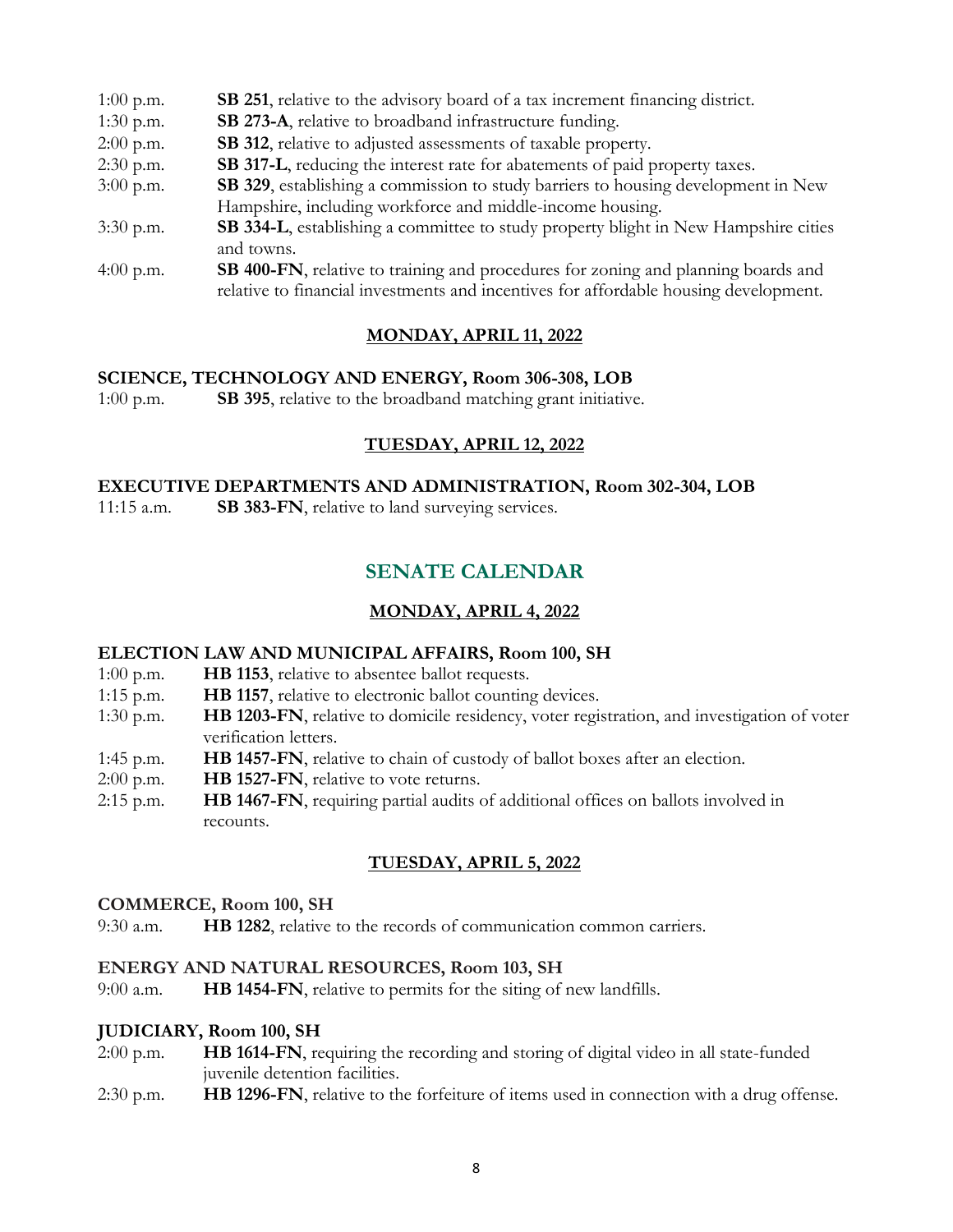### **TRANSPORTATION, Room 101, LOB**

1:30 p.m. **HB 1188**, establishing a commission to study OHRV use in the state.

### **WEDNESDAY, APRIL 6, 2022**

### **EXECUTIVE DEPARTMENTS AND ADMINISTRATION, Room 103, SH**

10:30 a.m. **HB 1375**, relative to the definition of veteran.

### **HEALTH AND HUMAN SERVICES, Room 100, SH**

11:20 a.m. **HB 1495-FN**, prohibiting the state from requiring businesses to require vaccine or documentation related to vaccination or immunity status.

### **THURSDAY, APRIL 7, 2022**

### **ENERGY AND NATURAL RESOURCES, Room 103, SH**

- 9:00 a.m. **HB 169**, establishing a commission to study the removal of unused utility poles following the transition of equipment, lines, and cables to new utility poles.
- 9:15 a.m. **HB 410**, establishing a commission to study the assessing of power generation and utility transmission.

# **HOUSE FLOOR ACTION**

Thursday, March 31, 2022

**HB 1064-FN**, requiring the use of hand-marked, durable paper ballots in elections. **Laid on Table.**

**HB 1155**, relative to persons elected to a local board serving on another board. **Interim Study.**

**HB 1302-FN**, relative to the weighing of vehicles. **Passed.** 

**HB 1339**, relative to the Winnipesaukee River basin control replacement fund. **Passed.**

**HB 1417-FN-LOCAL**, relative to payment by the state of a portion of retirement system contributions of political subdivision employers. **Passed. NHMA Policy.**

**HB 1473-FN**, authorizing a forensic audit of the November 3, 2020 election results in Merrimack county for president, governor, and United States senate races. **Laid on Table.**

**HB 1496-FN**, requiring political subdivisions to make voter checklists available in spreadsheet form to any resident. **Passed.**

**HB 1535-FN**, relative to cost of living adjustments for retirees in the state retirement system. **Passed with Amendment.**

**HB 1547-FN**, setting maximum contaminant levels for perfluorochemicals in the soil. **Passed.**

**HB 1552-FN**, establishing a board for the certification of assessors. **Passed.**

**HB 1598-FN,** legalizing the possession and use of cannabis. **Passed with Amendment.**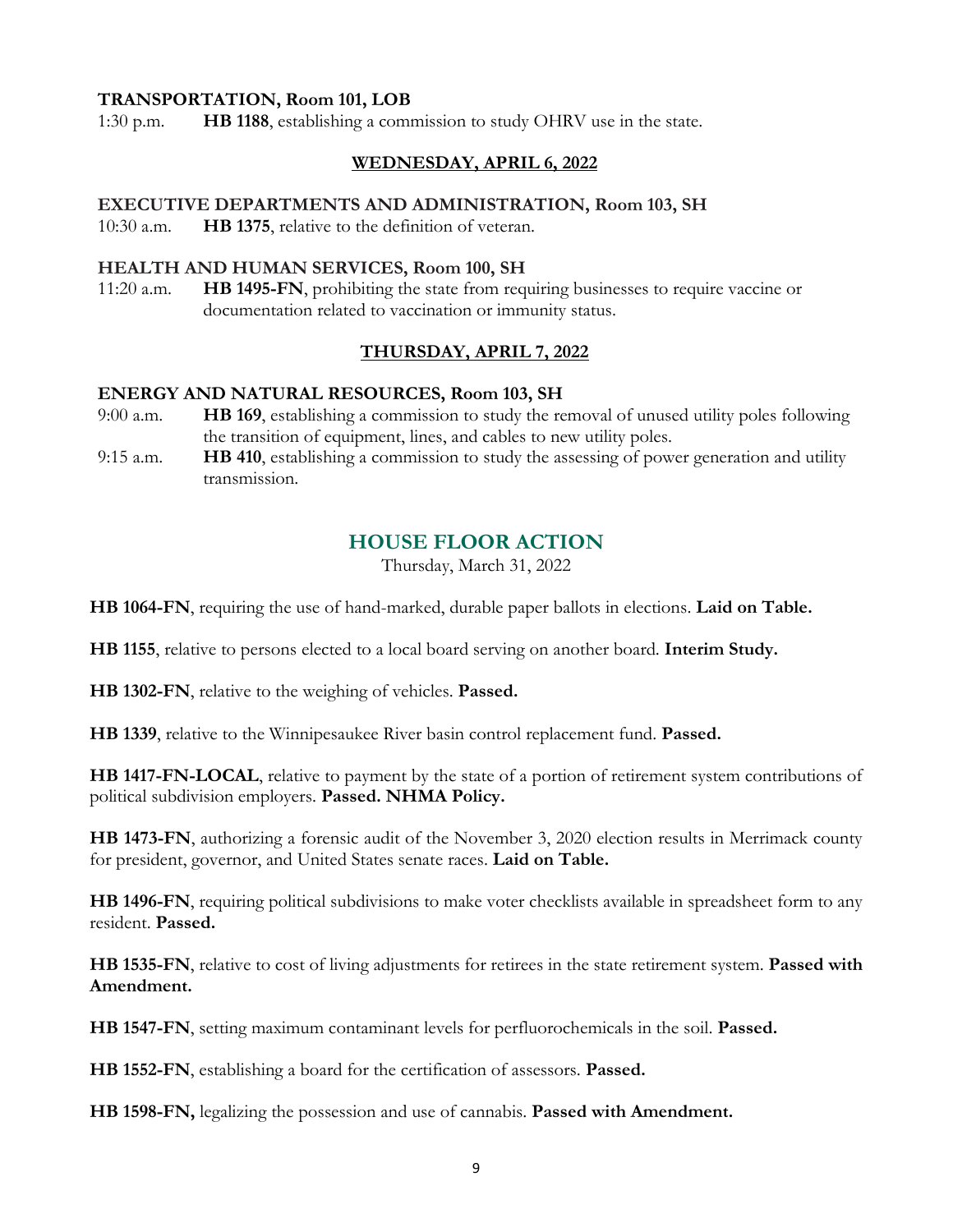**HB 1665-FN-A-LOCAL**, establishing a municipal road and bridge disaster relief fund. **Interim Study.**

**HB 1682-FN-A**, establishing the law enforcement conduct review committee in the New Hampshire police standards and training council and making an appropriation therefor. **Passed with Amendment.**

# **SENATE FLOOR ACTION**

Thursday, March 31, 2022

**HB 536-FN**, relative to death benefits for public works employees killed in the line of duty, and relative to workers' compensation offsets for certain retirement system benefits. **Passed.**

**HB 1020**, relative to additional lights on emergency vehicles. **Tabled.**

**HB 1026**, relative to budget information provided to a budget committee. **Inexpedient to Legislate.**

**HB 1040**, establishing a commission to study revenue alternatives to the road toll for the funding of improvements to the state's highways and bridges and their resulting improvements to the environment. **Passed with Amendment.**

**HB 1318-FN-L**, relative to penalties for employer noncompliance with retirement system requirements. **Passed with Amendment.**

**HB 1497-FN**, relative to optional allowances in the retirement system. **Passed.**

**HB 1553-FN**, relative to roadside memorials. **Inexpedient to Legislate.**

**HB 1681-FN**, relative to the state building code and the state fire code. **Passed with Amendment.**

**SB 267-FN-A**, establishing the upland invasive species program, program fund, and program coordinator in the department of agriculture, markets, and food. **Passed with Amendment.**

**SB 344**, relative to the quorum requirements under the right to know law of meetings open to the public. **Passed with Amendment.**

**SB 376-FN**, establishing a committee to study the creation of a board to study mental health incidents among law enforcement officers. **Passed with Amendment.**

**SB 379-FN,** establishing the solid waste management fund and establishing a solid waste disposal surcharge. **Passed.**

**SB 401-FN,** (New Title) making appropriations to the department of transportation for local highway aid and to the body-worn and dashboard camera fund and permitting the department of transportation to operate dash cameras in fleet vehicles. **Passed with Amendment.**

**SB 402-FN**, granting disaster relief for two presidentially declared disasters in response to July-August 2021 flood damage sustained by communities in Cheshire and Sullivan counties. **Passed with Amendment.**